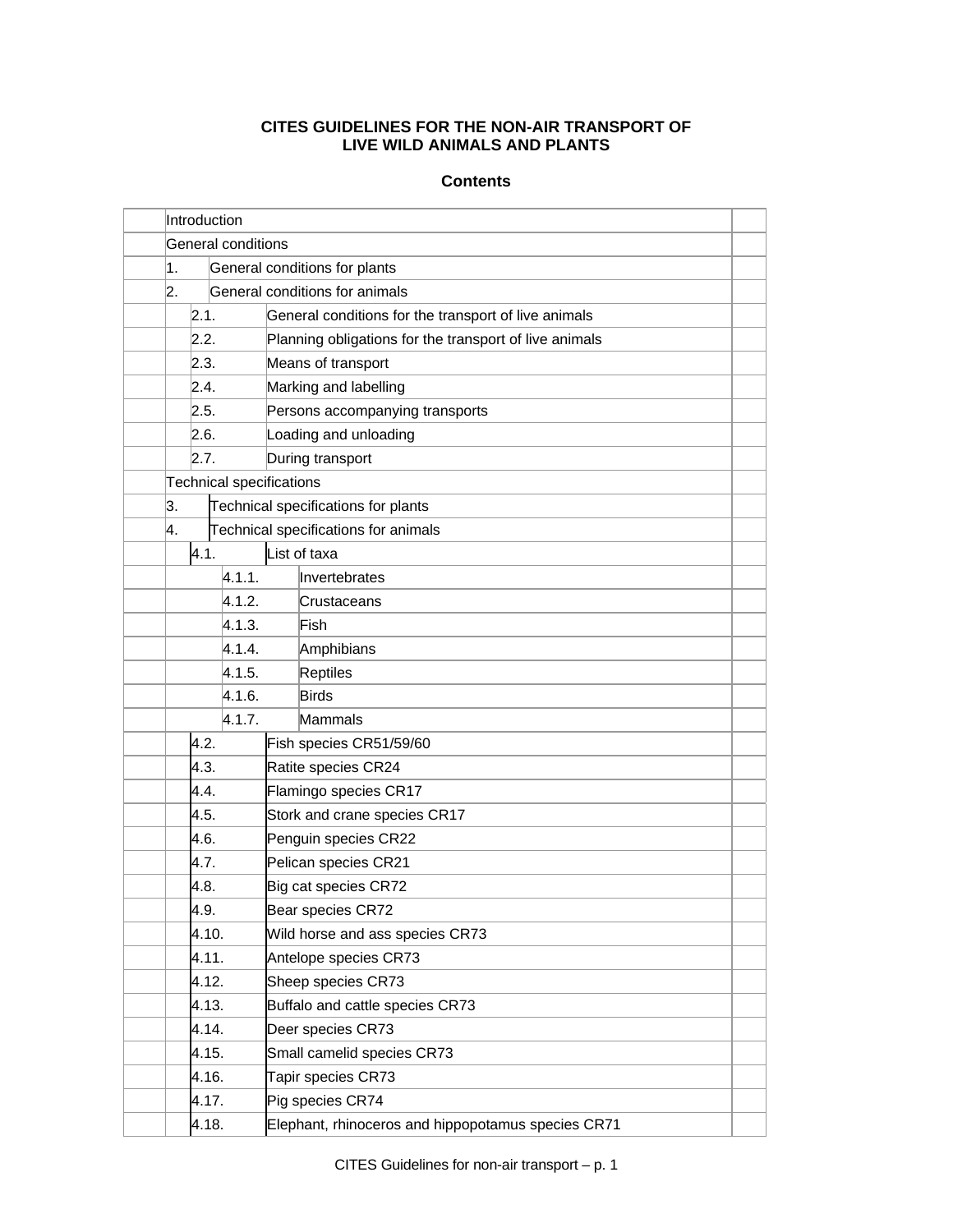|                                                    | 4.19.        | <b>Pinnipeds CR76</b>             |  |  |  |  |  |
|----------------------------------------------------|--------------|-----------------------------------|--|--|--|--|--|
|                                                    | <b>4.20.</b> | Kangaroo and wallaby species CR83 |  |  |  |  |  |
| Members of the Joint AC/PC Transport Working Group |              |                                   |  |  |  |  |  |

# **Introduction**

At the first meeting of the Conference of the Parties to the Convention on International Trade in Endangered Species of Wild Fauna and Flora (CITES) (Bern, 1976), it was resolved that guidelines on the care and shipment of live specimens of species listed under the Convention should be prepared. At the special working session of the Conference (Geneva, 1977), it was agreed that such guidelines should apply to all animals and plants, not just those currently listed under the Convention. It was further agreed that such guidelines should cover all forms of transport, be practical, and should be directed to the use of persons actually handling the consignments as well as the enforcement authorities.

The resulting Guidelines for the transport and preparation for shipment of live wild animals and plants were broadly based upon the "Live Animals Regulations" (LAR) of the International Air Transport Association (IATA) and were finalized and made available to Parties in 1981.

At the 12th meeting of the Conference of the Parties (Santiago, 2002), Parties determined that the Guidelines were out of date and directed the Animals Committee to consider their replacement. The Animals Committee's Transport Working Group (TWG) subsequently determined that the IATA LAR provided appropriate guidance in most situations for the transport of live wild specimens of all CITES-listed species, regardless of the mode of transport.

At the 13th meeting of the Conference of the Parties (Bangkok, 2004), the Parties adopted a Decision directing the Animals Committee, in consultation with the Plants Committee and the Secretariat, to develop up-to-date guidance on the transport of live animals and plants of CITES-listed species to replace the 1981 CITES Guidelines. The subsequent work of the TWG led to a revision of Resolution Conf. 10.21 (Rev. CoP14) at the 14th meeting of the Conference of the Parties (The Hague, 2007). The revised Resolution recommended that Parties promote the use of the IATA LAR and IATA Perishable Cargo Regulations (PCR- for the transport of Plants) by Management Authorities, and that these IATA Regulations be used as a reference to indicate suitable conditions for transport by means other than air where appropriate. The Resolution also recommended that the LAR and PCR be incorporated into Parties' domestic legislation or policies.

At the 15th meeting of the Conference of the Parties (Doha, 2010), the Animals Committee was directed to develop a supplement to the IATA LAR for CITES-listed taxa that required non-air transport conditions different from those listed in the IATA LAR. The Conference also agreed to delete the reference to the use of the Guidelines for the transport and preparation for shipment of live wild animals and plants in box 5 of the CITES permit, leaving references only to the use of the IATA LAR and PCR.

The envisaged supplement to the IATA LAR is presented here. It is a two part document. The first part covers "General Conditions" for the transport of live animals. The second part deals with the "Technical Specifications" that deviate from the IATA LAR in respect to the non-air-transport of certain taxa and only apply to the species listed therein.

Like the IATA LAR, non-air transport methods are continually evolving and this supplement may be amended over time as innovations in live wild animal transport are made. CITES will collaborate with the IATA Live Animals and Perishables Board to determine whether and how this supplement may be included in future IATA editions of the LAR and then made available to Parties.

This supplement was developed to indicate where the IATA LAR is not entirely sufficient for the non-air transport for certain CITES-listed species. The deviations provided in the supplement only apply to the non-air transport of the identified taxa. All wildlife, including the identified taxa herein, may be transported by air, road, rail or ship according to the methods listed in the most current edition of the IATA LAR.

# **General conditions**

# **1. General conditions for plants**

For the shipment of plants the IATA PCR apply.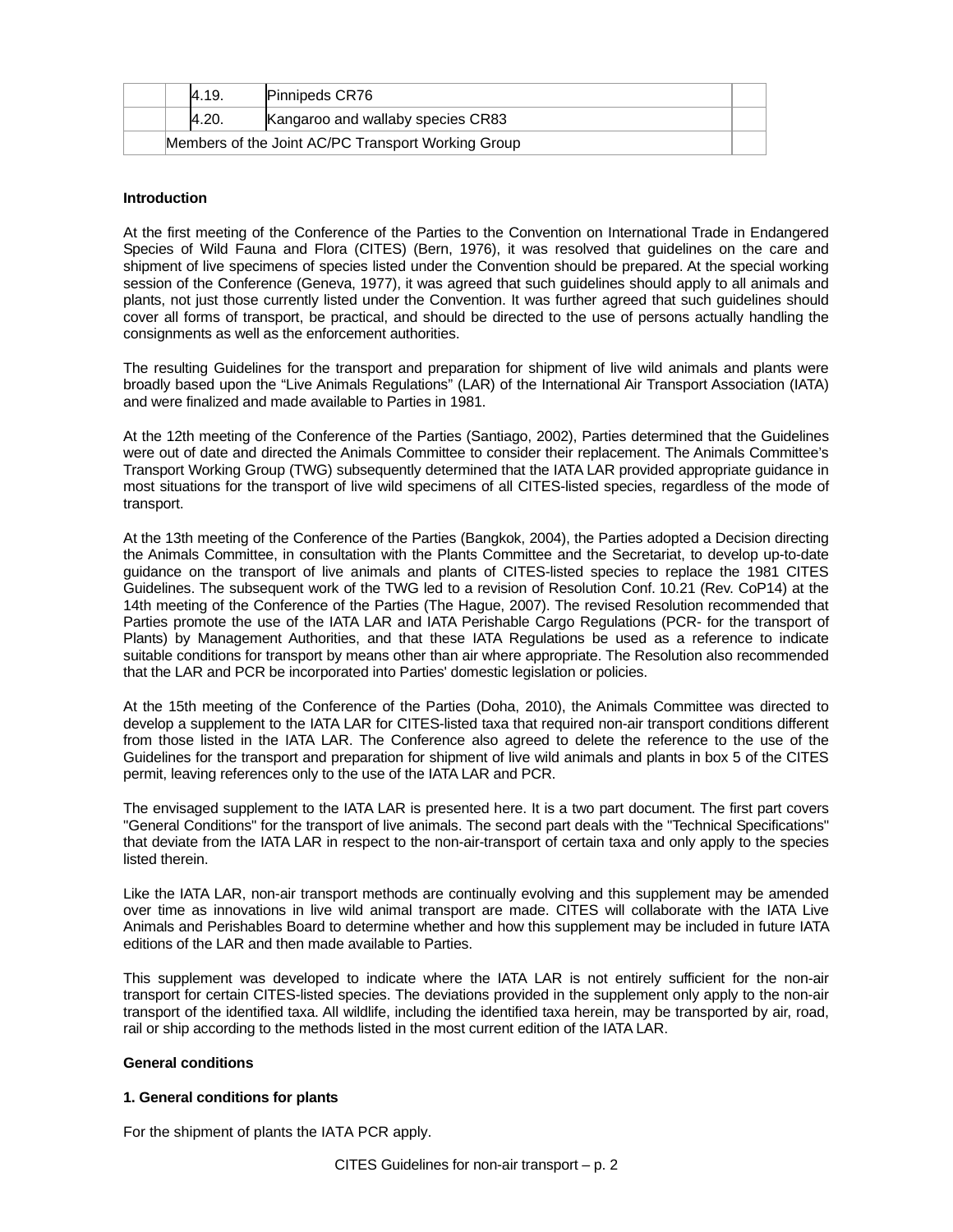# **2. General conditions for animals**

IATA LAR are appropriate for the non-air-transport of all species of animals. However, for transports exceeding 48 hours additional provisions may be necessary. Such provisions may include but are not limited to:

- increase of space available per animal;
- decrease of density of animals;
- measures that prevent faecal build-up;
- additional lighting;
- behavioural enrichment;
- temperature and ventilation modifications.

However, for some taxa, deviations from the LAR are equally appropriate and may be the preferred method chosen by the person responsible for the shipment of live animals.

For taxa and deviations refer to the "Technical Specifications".

### **2.1. General conditions for the transport of live animals**

The transport of an animal constitutes an unnatural situation for the animal and is most likely to cause it some degree of stress. High levels of stress may increase metabolic rates, hazardous behaviour, chances of injuries and susceptibility to diseases.

For reasons of animal welfare, animal transport should be quick, efficient and strive to avoid as much stress as possible to the animal.

The transport of live animals must be well planned, well prepared and effectively executed!

For long distances, air transport should be the first consideration!

Animals must:

- never be transported in a way likely to cause them unnecessary fear, injury, damage to health or undue suffering;
- be checked for fitness for transport before loading.

An animal that is injured or that has physiological weaknesses or pathological problems should not be considered fit for transport especially if:

- it is unable to move independently without pain;
- it has a severe open wound, or prolapse;
- it is a pregnant female for whom 90 % or more of the expected gestation period has already passed;
- it is a female that has given birth in the previous week;
- it is a new-born mammal in which the navel has not completely healed;
- it is a cervid in velvet;

However, sick and/or injured animals may be transported if:

- the illness or injury is part of a research programme,
- the animals are transported under veterinary supervision for or following veterinary treatment or diagnosis, (i.e. the animal is being transported to receive medical treatment for its condition, etc.)

Sedatives should not be used on animals to be transported unless strictly necessary to ensure the welfare of the animals and should only be used under veterinary supervision.

In cases where anaesthesia has been given, the animal must be completely awake, alert and able to balance itself before the transport commences. Detailed information must be clearly noted on the container and accompanying paperwork.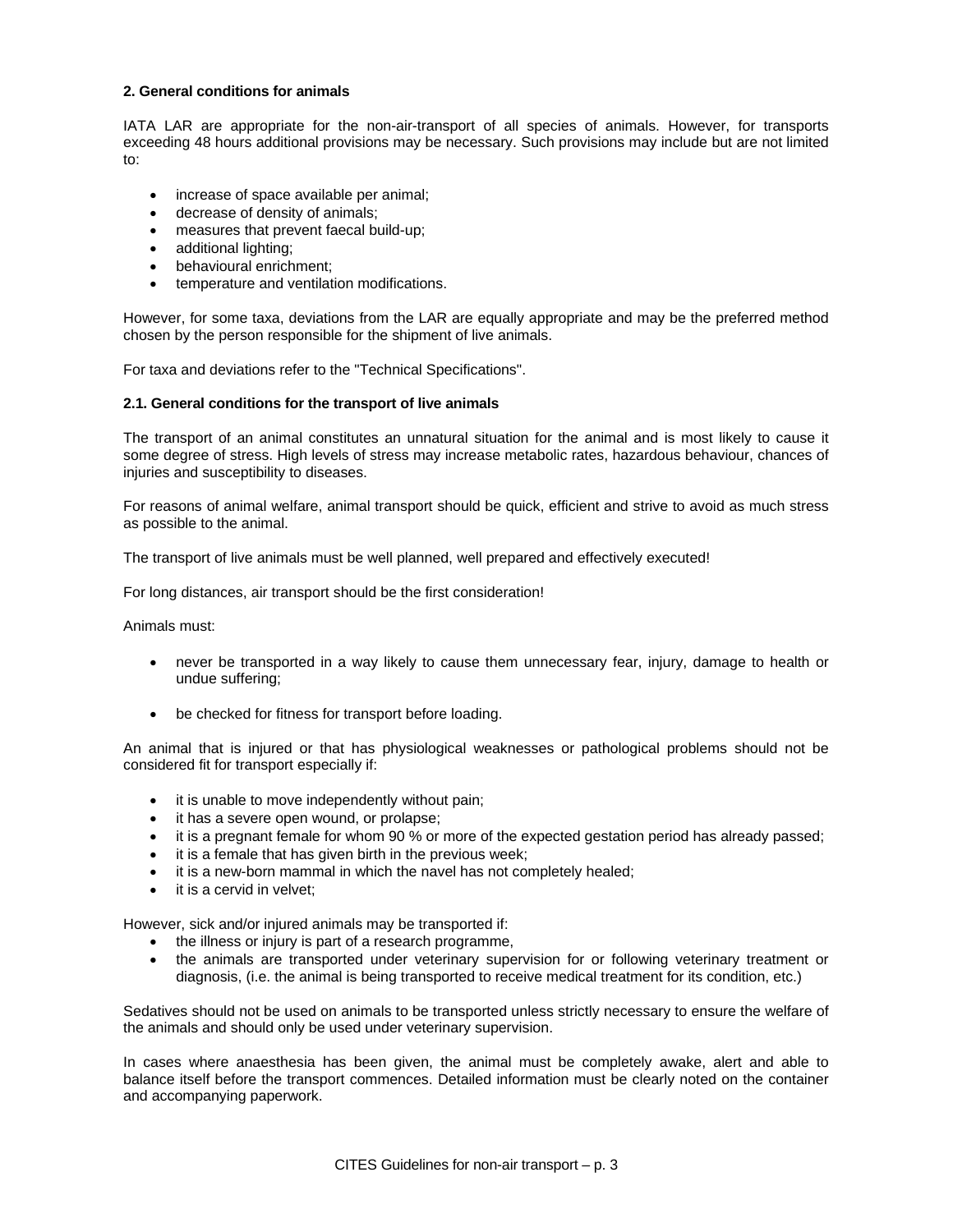# **2.2. Planning obligations for the transport of live animals**

Transporters and organizers of transports have an obligation to plan the transport to ensure that the welfare of the animals is not compromised.

Sound knowledge of the species in transport is of greatest importance. Comprehensive information, when available, about the animal should contain:

- age;
- sex;
- social structure:
- nutrition and feeding requirements;
- animal's health and medical history;
- environmental requirements including lighting, humidity and temperature;
- imprinting;
- pedigree;
- behaviour profile including individual characteristics and peculiarities.

Weather conditions, status of transport routes, potential causes for delays, border wait times, legal obligations that may include commercial licenses, driver's rest, traffic bans, truck scales, chase vehicles, passport requirements, visas, locations of fuel and repair services, etc. should be investigated and must be taken into account prior to the onset of transport.

National and international laws and regulations as applicable in the countries of origin, transit, and destination must be investigated and complied with. Before preparing a live animal for transport, shippers must always obtain full information well in advance concerning import/export, in-transit permit, veterinary health certificate, veterinary import/export permit, CITES import/export/re-export permit, veterinary examination, pre-arrival declaration, and clearance times, quarantine, ports of entry, border inspection posts and prohibition restrictions, which may include traffic bans, veterinary restrictions as well as restrictions for food and bedding provided for the animal.

Customs and veterinary clearances, as well as other relevant services may not be available on weekends and holidays.

It is the shipper's responsibility to ascertain what national legislation regarding the protection of animals during transport is in force for all countries through which the animals are being transported, and to obtain all necessary documents, permits, certificates and licenses prior to departure.

All necessary advance arrangements in compliance with applicable laws and regulations must be made to minimize the duration of the transport and to meet the animals' needs during and after transport. Arrangements must be made for animals to be delivered to the consignee upon arrival at its destination. The shipper is obliged to inform the consignee of the anticipated time of arrival and the receiver should make every effort to be present at the time the animal arrives at its destination.

The shipper is responsible for all necessary marking and labelling regarding the transport and/or containers.

Contingency plans in the event of an emergency are strongly recommended.

Contingency plans should contain information on:

- appropriate measures to be taken if an animal escapes;
- locations and contact details of appropriate repair facilities along the route;
- locations and contact details of appropriate veterinary services along the route;
- locations and contact details of zoos or aquariums along the route;
- emergency telephone codes;
- contact details of appropriate authorities;
- alternative routes;
- locations and contact details of appropriate services along the alternative route;
- any other information that may be appropriate.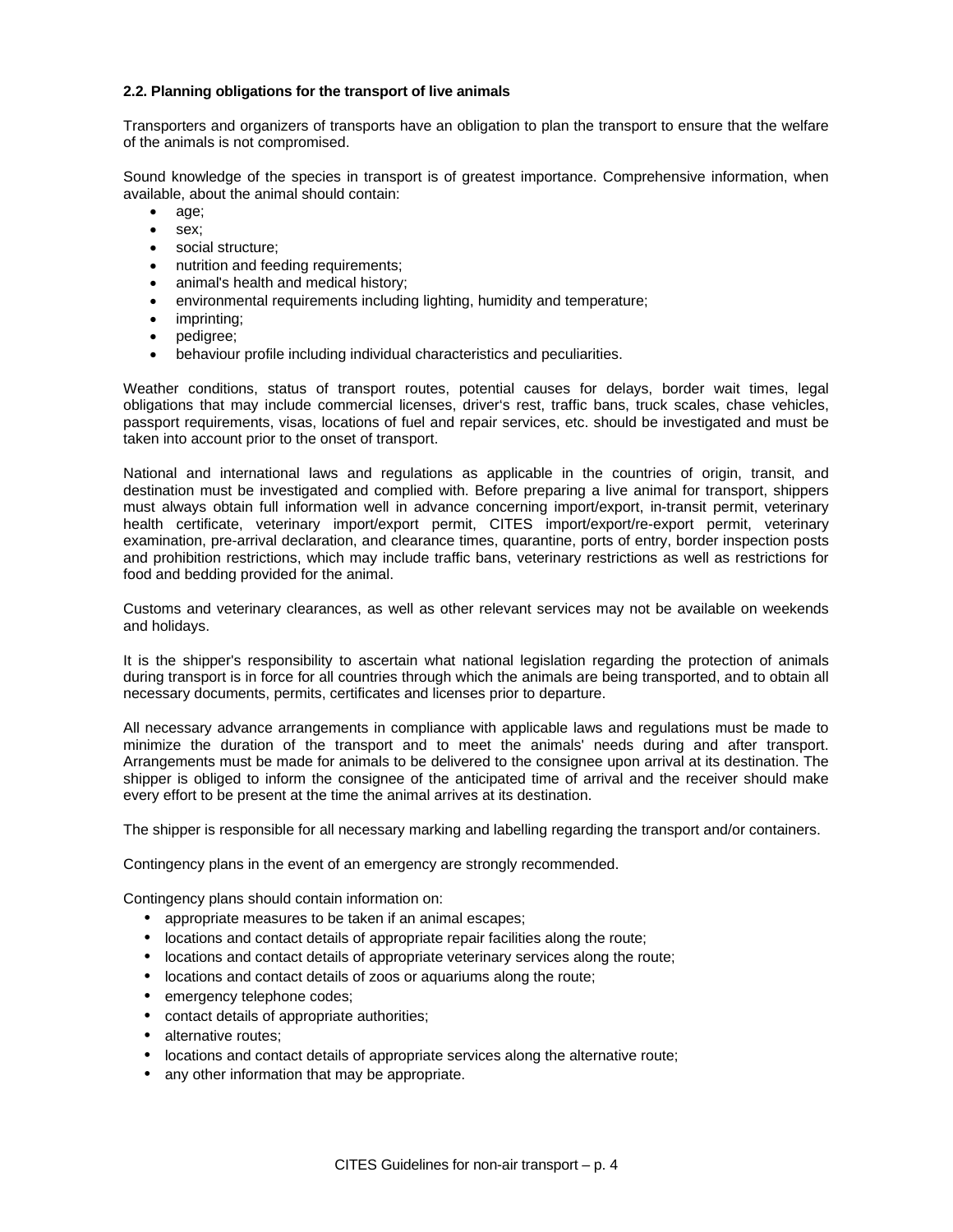### **2.3. Means of transport**

The means of transport, containers and their fittings should be designed, constructed, maintained and operated so as to:

- avoid unnecessary fear, injury, damage to health, suffering, cruel treatment, and to ensure the safety of the animal;
- protect animals from inclement weather and adverse changes in climatic conditions;
- provide ambient temperatures appropriate for the transported species at all times during the transport;
- be easily and properly cleaned and disinfected;
- prevent the animal from escaping or falling out and be able to withstand the stresses of movements;
- ensure that air quality and quantity appropriate to the species transported can be maintained;
- animals must not be exposed to exhaust gases;
- present a non-slip flooring surface;
- present a flooring surface that absorbs urines, contains faeces and minimizes the leakage of either outside of the container;
- provide a means of lighting sufficient for inspection and care of the animal during transport.

Special consideration must be given to measures to prevent adverse impacts from climatic changes in the case of transports over long distances or over major differences in elevation.

Partitions and compartments must be strong enough to withstand the weight of the animal.

Access to each individual compartment, without disturbing other animals, should be provided in case an animal is in distress or injured.

Animals should be provided with appropriate bedding or equivalent material which guarantees their comfort appropriate to the species, the number of animals being transported, the transportation time, and the weather. The material should adequately absorb urine and faeces and must not contravene legislation as applicable.

A sufficient supply of bedding material should be carried on the vehicle or should be available en route as required.

The means of transport should be equipped with a roof of light colour that is able to prevent animals from escaping.

Containers must always be kept upright and severe jolts or shaking should be minimized.

Containers must be secured throughout the transport so as to prevent displacement due to the movements and/or vibrations of the conveyance.

Vehicles should be equipped with appropriate-sized fire-extinguishers.

Shippers should crate-train or otherwise acclimate animals to be transported with transport container and vehicle.

Surveillance systems to monitor animals during transport are highly recommended

#### **2.4. Marking and labelling**

Vehicles in which animals are transported should be clearly marked indicating the presence of live animals except when the animals are transported in containers that are clearly marked indicating the presence of live animals and with a sign indicating the top of the container.

All markings and labels must be legible, durable and printed or otherwise marked on or affixed to the external surface of the container or vehicle.

Containers carrying animals which can inflict poisonous or venomous bites and stings must be boldly marked "POISONOUS" or "VENOMOUS".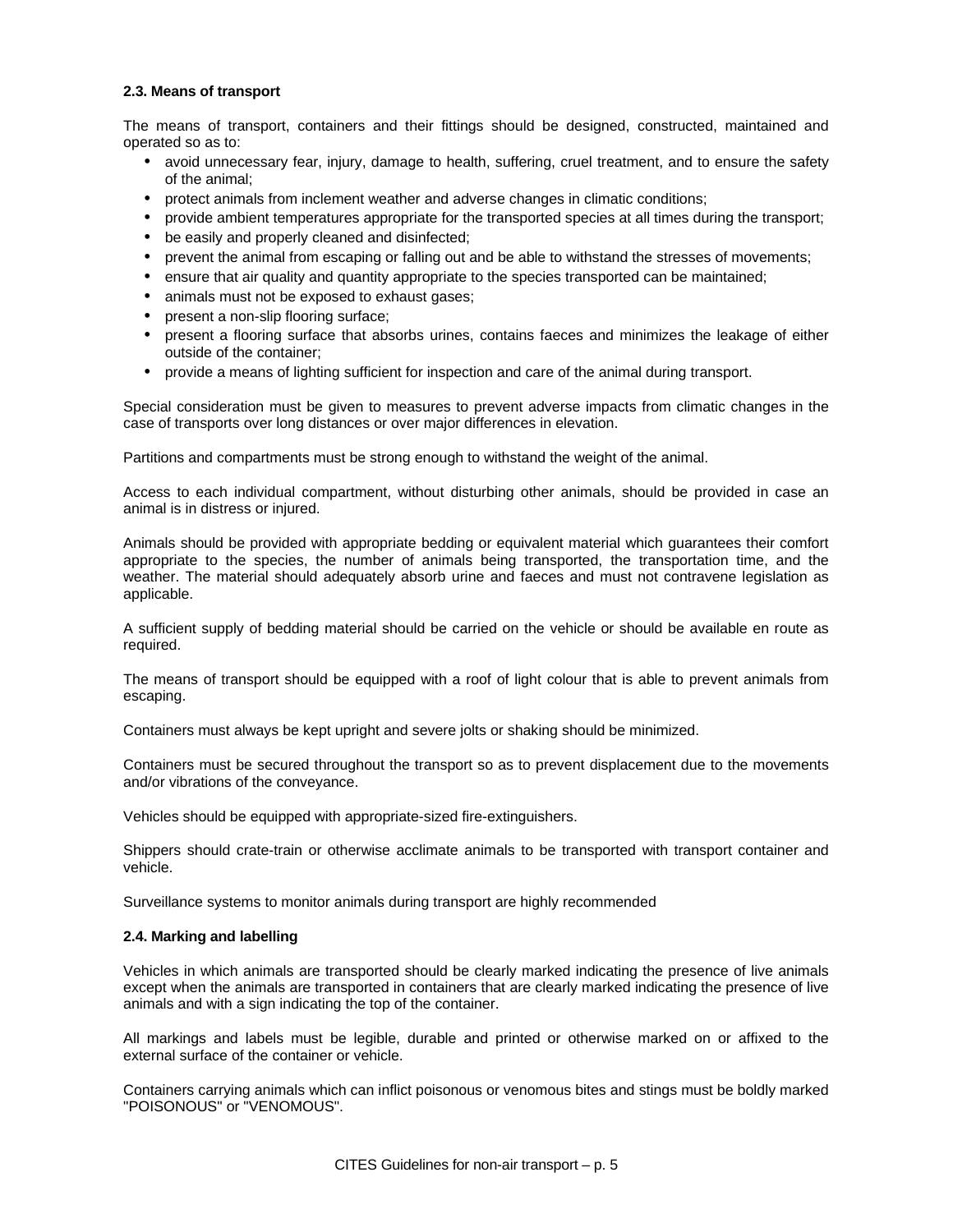Poisonous or venomous animals should be double-packed to prevent escape. Vehicles or containers carrying animals that can possibly inflict injury must have an additional warning label "This Animal Bites" or "Dangerous Animal".

# **2.5. Persons accompanying transports**

Personnel accompanying and handling animals should be appropriately trained and competent for this purpose and should carry out their duties diligently without using methods likely to cause unnecessary fear, injury, damage to health or suffering of the animal(s) or any personnel connected with the transport.

It is strongly recommended that appropriate training and experience with the respective species be a prerequisite for any person accompanying shipments of that animal and any person handling that animal during and after transport.

No person should transport animals or cause animals to be transported in a way likely to cause unnecessary fear, injury, damage to health, suffering or cruel treatment.

An individual deemed competent to accompany a shipment of live animals should possess the following, as appropriate to the species:

- knowledge of transport regulations as applicable;
- knowledge of animal health and welfare regulations, and document requirements applicable to the countries of origin, transit and destination;
- knowledge of the handling and care of animals before, during and after loading/unloading, and transport;
- ability to recognize an animal which is ill or becomes unfit for transport;
- ability to recognize signs of stress and their causes, and how to reduce these;
- ability to handle emergency situations.

All accompanying personnel should possess a valid passport with visas or equivalent identifying documents as required, and means of communication.

# **2.6. Loading and unloading**

The loading and unloading facilities should be adequately designed, constructed, maintained, and operated so as to avoid unnecessary fear, injury, damage to health, suffering, cruel treatment, and to ensure the safety of the animals.

Appropriate surfaces and appropriate protections shall be provided so as to prevent animals from escaping.

If ramps are used in the process of loading and unloading they should be installed at a height and angle appropriate for the species, and be so designed as to ensure that the animals can traverse it without risks or difficulties.

All necessary facilities and equipment for crating, hoisting of containers, loading and unloading should be in place and readily available to minimize the time for loading and unloading, to ensure the animal's welfare, and to minimize the risk of unnecessary fear, injury, damage to health, suffering and cruel treatment.

Goods such as feed which are being transported in the same conveyance as animals must be positioned and secured so that they do not interfere with the transport of the animals and cause unnecessary fear, injury, damage to health or suffering to the animals.

Advance arrangements should be made so that all appropriate equipment and personnel are in place at the place of destination at the estimated time of arrival to ensure quick and safe unloading of all animals.

Appropriate lighting should be provided during loading and unloading.

It is essential that specific measures are implemented to safeguard the health and welfare of animals and all personnel during and after loading and unloading.

When containers loaded with animals are stacked on top of each other on the conveyance, the necessary precautions shall be taken: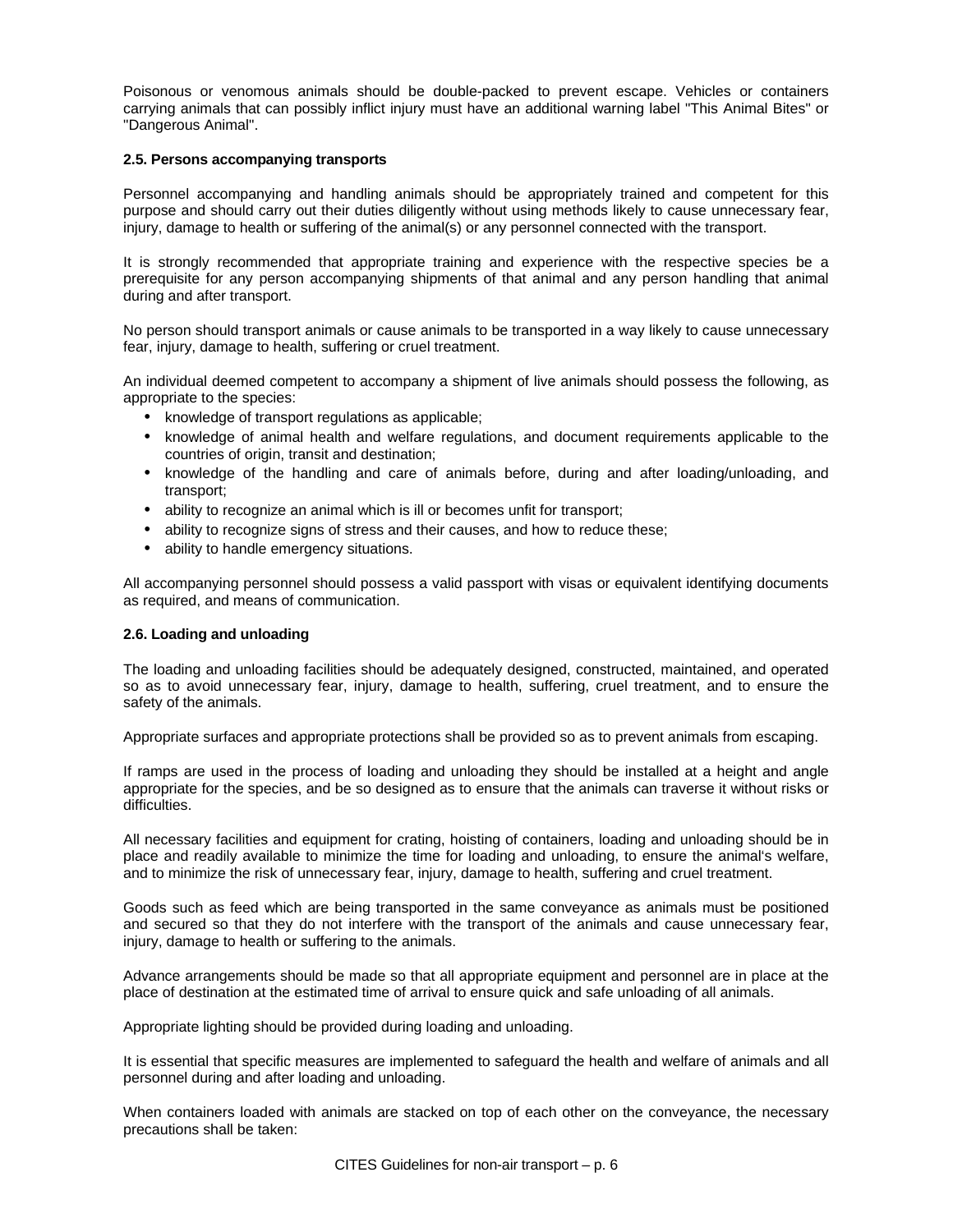- to avoid urine and faeces falling on the animals placed underneath;
- to ensure stability of the containers;
- to ensure that ventilation is not impeded.

Animals must be handled and transported separately in the following cases:

- animals of different species;
- animals of significantly different sizes or ages;
- sexually mature males:
- animals with horns
- animals aggressive to each other.

This may not apply to animals from proven compatible groups, animals that are acclimated to each other and/or where separation will cause distress, or females accompanied by dependent and/or unweaned young.

All animals should be checked upon their arrival at the place of destination by experienced and trained handlers and/or veterinary personnel.

Animals must be moved with care at all times.

Appropriate provisions should be taken at the destination to allow transported animals to adapt to its new environment.

# **2.7. During transport**

Space allowances shall comply with IATA LAR for transports of all modes of transport for up to 48 hours.

For taxa described in the "Technical Specifications" of this non-air transport supplement, space allowances should comply with the figures laid out therein.

Sufficient ventilation without injurious drafts and adequate protection from the elements must be provided at all times during the transport to ensure that the needs of the animals are fully met. Transporters must take into account the species and number of animals transported, the expected weather conditions during the transport, and the possibility of unexpected stops.

Containers should be stored in a way in which ambient conditions are stable and appropriate, and that does not impede ventilation.

Food and water provided for animals should be appropriate for the species and the individual's size and age. It should be made available, at appropriate intervals, depending on ambient climatic conditions encountered during transport.

Food and water should always be offered in a way that is familiar to the animal and that also minimizes contamination.

The conveyance should carry a sufficient quantity of appropriate food for the animals during the transport. The food must be protected from the weather and from contaminants such as dust, fuel, exhaust gases and animal excrements.

Where specific feeding equipment is used for the feeding of animals, that equipment should be transported in the conveyance.

Where feeding equipment is used, it should be so designed that it is not hazardous to the animals, and if necessary, should be affixed to the container or conveyance to prevent its contents from spillage. When the equipment is not in use, it should be stored away from the animals.

In the case of two or more animals per compartment, the natural behaviour of the animals, particularly social aspects, must be considered, and food and water should be offered in a way as to be accessible to every animal.

An adequate supply of water is essential for most species.

CITES Guidelines for non-air transport – p. 7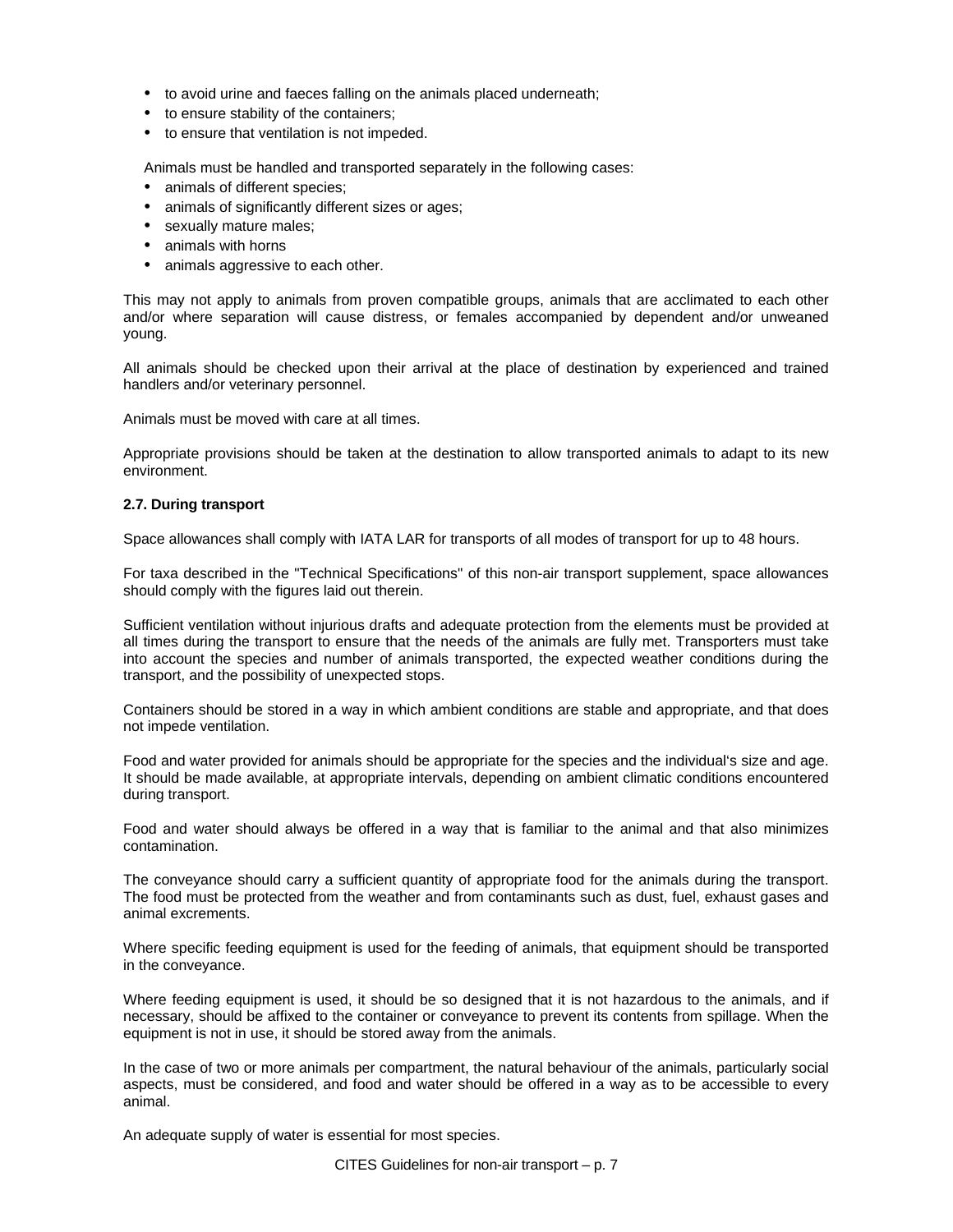The watering devices should be in good working order and be appropriately designed and positioned for the animal in transport.

Sufficient and appropriate floor area and height should be provided for the animals, appropriate to their species, their size, number of animals transported, and the anticipated duration of the transport.

The transport should be carried out without delay to the destination and the welfare conditions of the animals must be regularly checked and appropriately maintained by competent personnel.

In case of a delay during transport, all necessary actions required to safeguard the welfare of the animals and reduce the risk of unnecessary fear, injury, damage to health and suffering should be taken by the transporter.

Appropriate climate conditions and control must be provided with respect to the particular species and must be maintained throughout the transport-taking into consideration possible heat and wind chill factors, weather conditions, and the possibility of unexpected stops.

Appropriate surveillance systems should monitor the temperatures of the compartments of the transported animals at all times and alert the transporter when the temperature in the compartments where animals are located falls outside of the recommended maximum or minimum ranges..

Animals should be offered a rest period at suitable intervals depending on the species and length of transport, and offered appropriate food and water.

When animals fall ill or are injured during transport, they should receive appropriate veterinary treatment as soon as possible and, if necessary, undergo emergency euthanasia in a way which does not cause them any unnecessary suffering in compliance with legislation as applicable.

Waste material that contains organic material produced by the animal, animal feed or bedding material, must be handled, collected and disposed of in compliance with applicable legislation/regulation. The legislation/regulation of some countries may prohibit the use of certain organic materials such as hay, straw, and other animal feed. Unloading organic waste may be restricted or prohibited in some countries. Appropriate measures may be taken to store such waste safely and securely for the duration of transit.

#### **Technical specifications**

# **3. Technical specifications for plants**

For the shipment of plants the IATA PCR apply.

#### **4. Technical specifications for animals**

IATA LAR apply to the non-air-transport of all taxa.

However, the technical specifications contained in this chapter may also be followed, and only apply to the non-air-transport of the taxa listed below.

For purposes of the technical specifications the term "trailer" refers to a vehicle used to transport animals that is pulled by a car, truck, or train.

For purposes of the technical specifications the term "compartment" refers to a separate part, section or chamber within a means of transport.

# **4.1. List of taxa**

4.1.1. Invertebrates No deviations from the LAR apply.

4.1.2. Crustaceans No deviations from the LAR apply.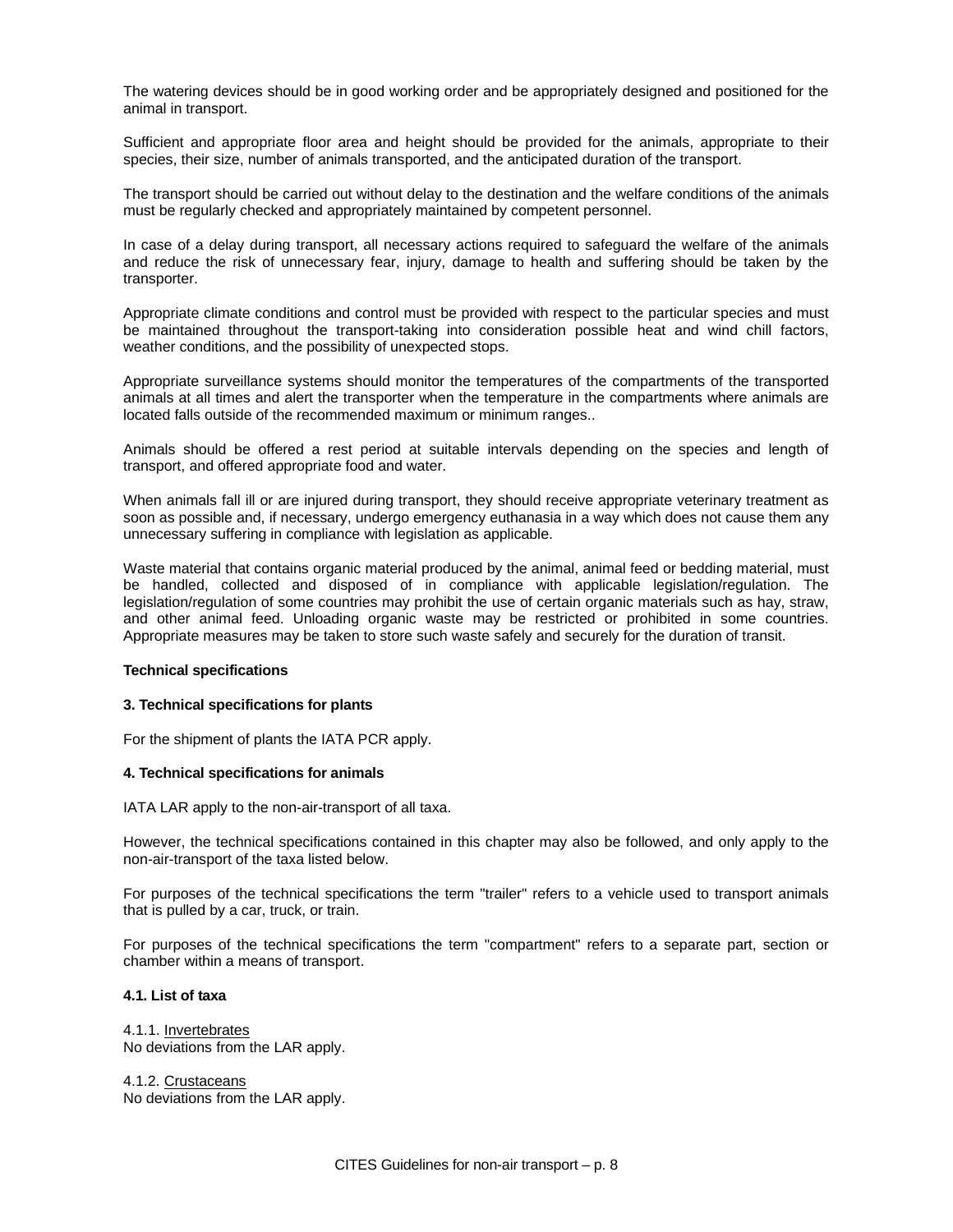# 4.1.3. Fish

• Fish species (CR 51, CR 59, CR 60)

# 4.1.4. Amphibians

No deviations from the LAR apply.

# 4.1.5. Reptiles

No deviations from the LAR apply.

# 4.1.6. Birds

- Ratite species (CR 24)
- Flamingo species (CR 17)
- Stork and crane species (CR 17)
- Penguin species (CR 22)
- Pelican species (CR 21)

# 4.1.7. Mammals

- Big cat species (CR 72)
- Bear species (CR 72)
- Antelope species (CR 73)
- Buffalo and cattle species (CR 73)
- Deer species (CR 73)
- Elephant species (CR 71)
- Hippopotamus species (CR 74)
- Kangaroo species (CR 83)
- Pig species (CR 74)
- Pinniped species (CR 76)
- Rhinoceros species (CR 74)
- Sheep species (CR 73)
- Small camelid species (CR 73)
- Tapir species (CR 74)
- Wild ass species (CR 73)
- Wild horse species (CR 73)

# **4.2. Fish species CR51/59/60**

# General Care and Loading

Fish tanks for road transport should be designed so that the lids do not completely seal and can release excess gases without compromising water loss.

# **4.3. Ratite species CR24**

# General Care and Loading

Ostriches, emus, and rheas may be transported loose in trucks, trailers or rail cars. Non-slip floors need to be provided. Trucks, trailers and rail cars must meet the minimum requirements for container construction regarding strength, stability, safety, and size.

Birds may not be shipped together in groups if they:

- are unfamiliar with each other;
- display aggression in close quarters;
- are of significantly different sizes or ages;
- are sexually mature males;
- are aggressive to each other;
- are a group of more than 15 individuals.

This shall not apply to animals from proven compatible groups, animals that are accustomed to each other, animals where separation will cause distress, or females accompanied by dependent young.

Only one (1) male per container or compartment.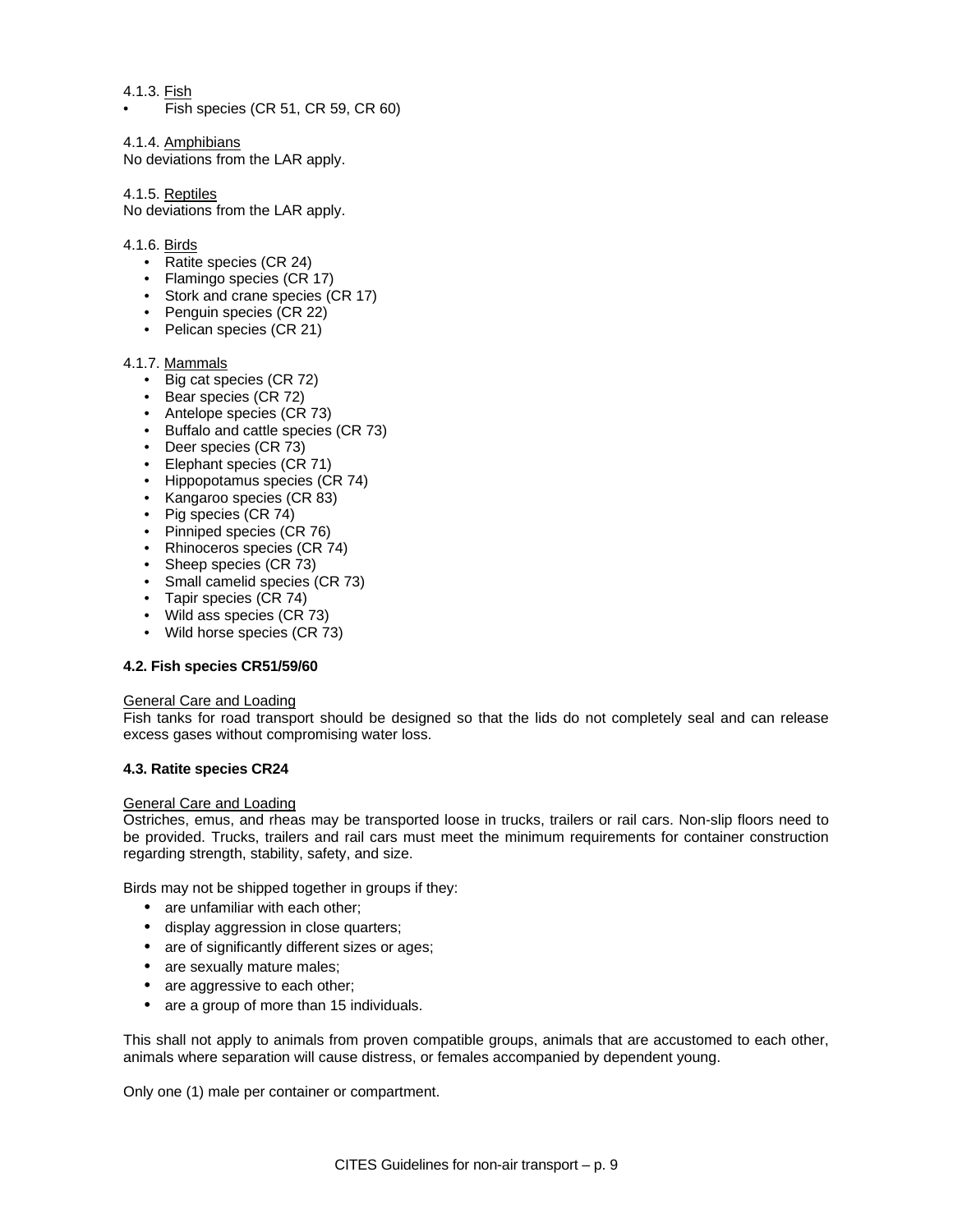## *Cassowary*

Cassowary may be transported singly in crates but it is preferable to transport sexually mature, adult cassowaries free standing in a trailer compartment.

Sexually mature animals must always be shipped singly.

#### Dimensions and stocking density

For total transport times up to 48 hours, follow density specifications described in the Container Requirements for Ratites.

For total transport times over 48 hours the number of rest stops should be increased and additional space offered while not in motion.

For total transport times over 48 hours air transport is preferred.

Floor space requirements for emus apply to rheas and cassowaries equally.

#### Food and water containers

Containers may not be affixed inside trailer or compartment.

### **4.4. Flamingo species CR17**

#### General care and loading

Flamingo species may be transported loose in trucks, trailers or rail cars. Flamingos should be transported in clusters or groups rather than in individual compartments as long as they come from an established flock and are familiar with each other. Trucks, trailers and rail cars must meet the minimum requirements for container construction regarding strength, stability, safety, and size.

#### Floor

Floor covering must be firmly fixed to the floor so birds do not slide or lose footing. Soft damp bedding must be provided to prevent the foot webbing from drying out during transportation; e.g. soaked carpeting or 5 cm (2 in) foam rubber.

#### Dimensions and stocking density

For transport times up to 48 hours, allow a minimum of 0.2  $m^2$  (2 sq. ft.) per bird for a compatible group of flamingos.

For total transport times over 48 hours the number of rest stops should be increased and additional space offered while not in motion.

For longer transport air transport is preferred.

#### Food and water containers

Containers may not be affixed inside trailer or compartment.

#### **4.5. Stork and Crane species CR17**

#### General care and loading

Stork and crane species may also be transported loose in trucks, trailers or rail cars. Trucks, trailers and rail cars must meet the minimum requirements for container construction regarding strength, stability, safety, and size.

Birds may not be shipped together in groups if they:

- are unfamiliar with each other;
- display aggression in close quarters;
- are of significantly different sizes or ages;
- are aggressive to each other.

This shall not apply to animals from proven compatible groups, animals that are accustomed to each other, animals where separation will cause distress, or females accompanied by dependent young.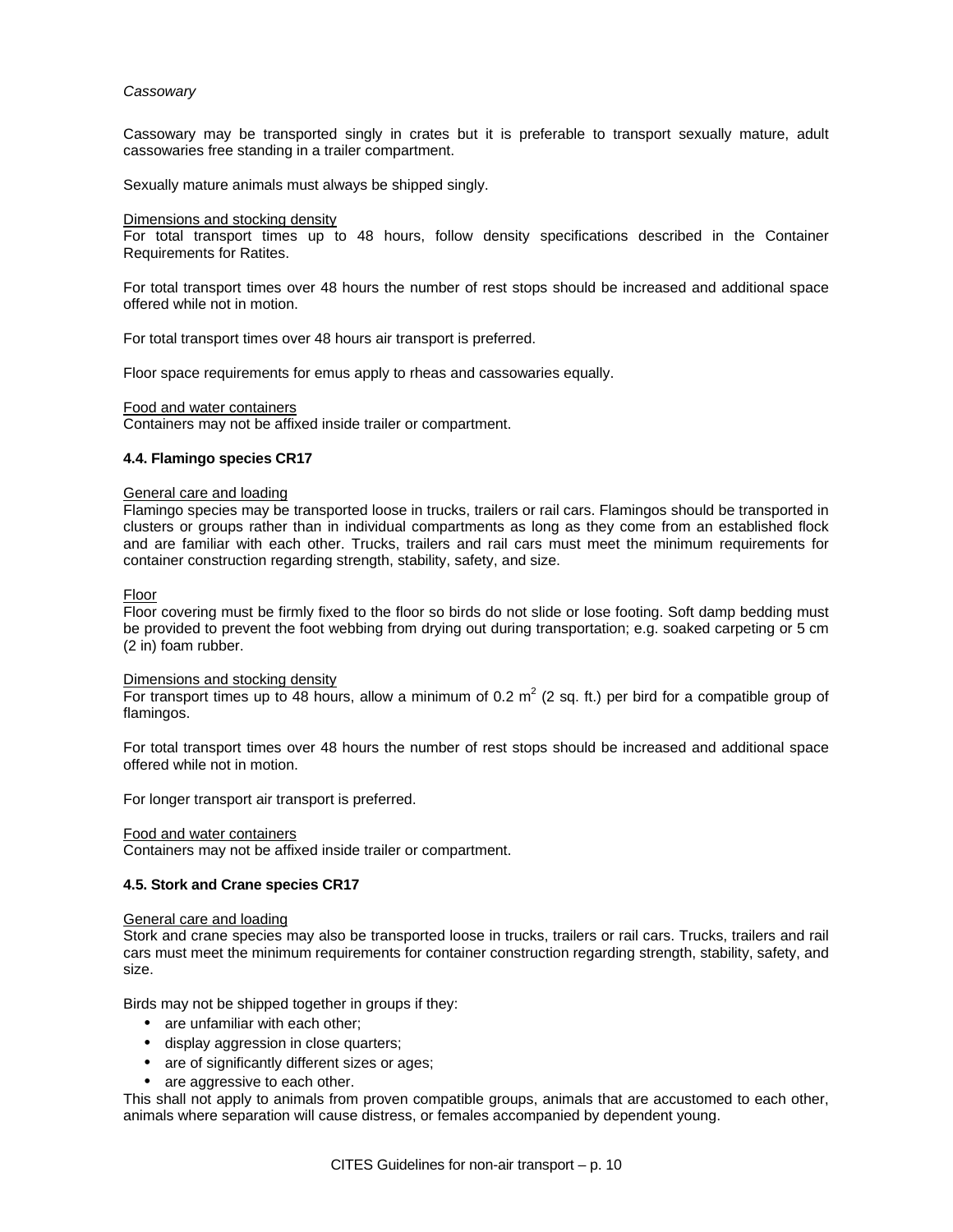Large and/or aggressive species of storks and cranes should always be transported in single compartments or crates.

### Floor

Floor covering must be firmly fixed to the floor so birds do not slide or lose footing.

#### Dimensions and stocking density

For transport times up to 48 hours, allow a minimum of 0.2  $m^2$  (2 sq. ft.) per bird for a compatible group of storks or cranes.

For total transport times over 48 hours the number of rest stops should be increased and additional space offered while not in motion.

For total transport times over 48 hours air transport is preferred.

#### Food and water containers

Containers may not be affixed inside trailer or compartment.

### **4.6. Penguin species CR22**

# General care and loading

Temperature is a major concern and cool substrates are needed.

Plastic totes allow better temperature control and avoid leakage of any cooling substrates. Plastic totes may be used instead of other types of containers. Plastic totes must be secured at all times during transport.

Penguin species should not be shipped loose in a trailer.

Penguin species from a warmer climate can be transported as long as they can be sprayed with water and providing transport does not exceed 8 hours.

It is recommended that penguin species from Antarctic or sub-Antarctic climates should be shipped in a climate controlled vehicle.

For long transportations air transport is recommended.

# **4.7. Pelican species CR21**

#### General care and loading

Pelican species may be transported loose in trucks, trailers or rail cars. Trucks, trailers and rail cars must meet the minimum requirements for container construction regarding strength, stability, safety, and size.

Birds may not be shipped together in groups if they:

- are unfamiliar with each other;
- display aggression in close quarters;
- are of significantly different sizes or ages;
- are sexually mature males;
- are aggressive to each other.

This shall not apply to animals from proven compatible groups, animals that are accustomed to each other, animals where separation will cause distress, or females accompanied by dependent young.

Animals may be offered tubs of water during transports stops.

### Dimensions and stocking density

For total transport times up to 48 hours, allow a minimum of 0.6  $m^2$  (7 sq. ft.) per bird for a compatible group of pelicans.

#### *Dalmatian pelican* (*Pelecanus crispus)*

For total transport times up to 48 hours, allow 0.9 m<sup>2</sup> (10 sq. ft.) per bird for a compatible group of pelicans.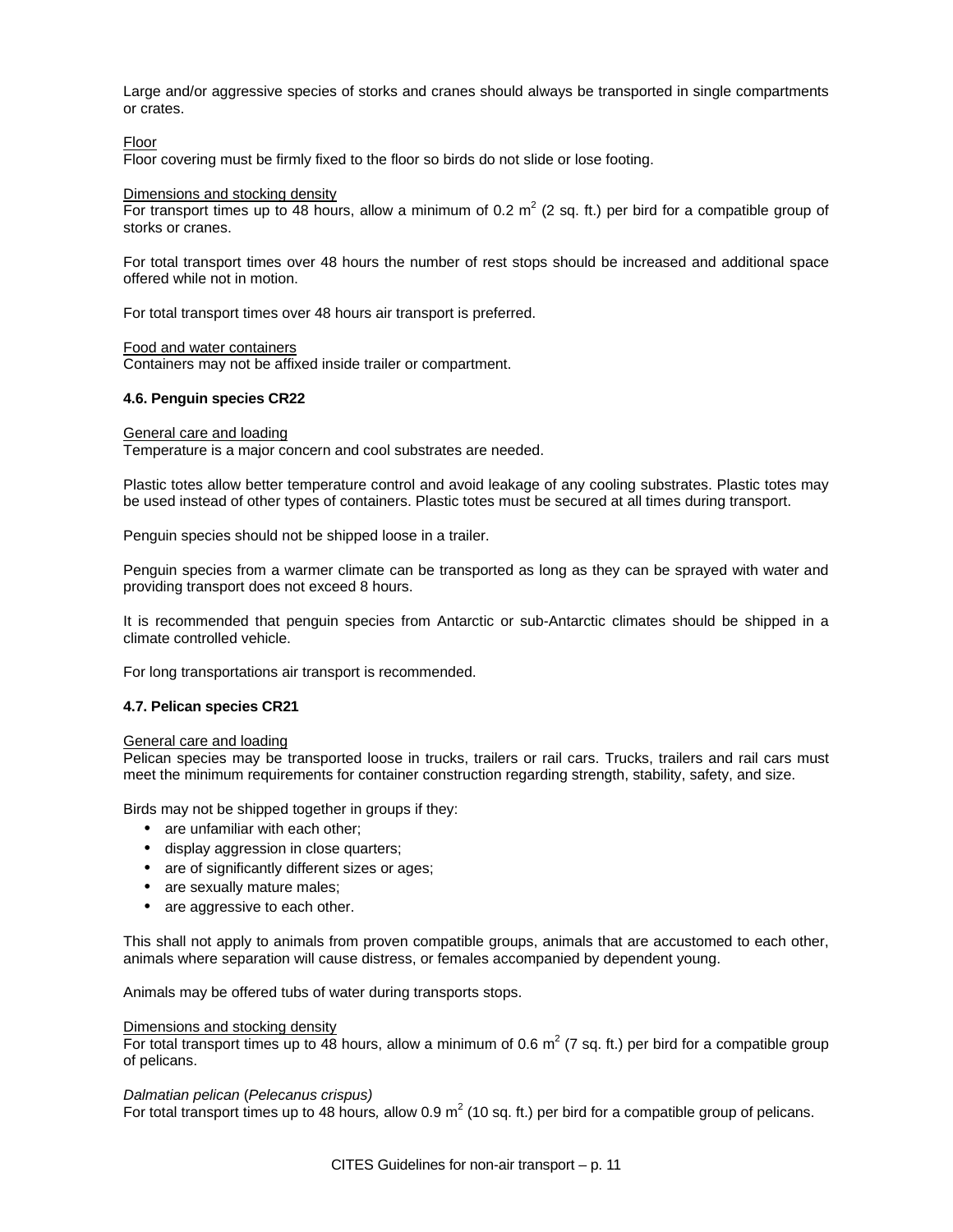For total transport times over 48 hours the number of rest stops should be increased and additional space offered while not in motion.

For total transport times over 48 hours air transport is preferred.

### **4.8. Big cat species CR72**

Big cats may be transported loose in compartments within a truck, trailer or rail car. Compartments must meet the minimum requirements for container construction regarding strength, stability, safety, and size.

### **4.9. Bear species CR72**

Bear species may be transported loose in compartments within a truck, trailer or rail car.. Compartments must meet the minimum requirements for container construction regarding strength, stability, safety, and size.

### **4.10. Wild horse and ass species CR73**

### General care and loading

Wild horse and ass species may be transported loose in trucks, trailers or rail cars. Trucks, trailers and rail cars must meet the minimum requirements for container construction regarding strength, stability, safety, and size.

Sexually mature males must be shipped individually and must not be in the same trailer with females.

Females accompanied by unweaned foals may be shipped together if approved by a certified veterinarian.

All other weaned juveniles and mature animals should be transported singly in individual compartments or containers.

### Dimensions and stocking density

For total transport times over 48 hours the number of rest stops should be increased and additional space offered while not in motion. Additional conditions may be required to meet general transport conditions.

#### Food and water containers

Containers may not be affixed inside trailer or compartment.

Feeding of wild horse species should be reduced during the 24 hour period before loading. Wild horse species should not be offered food within three hours before loading.

#### **4.11. Antelope species CR73**

#### General care and loading

Antelope species may be transported loose in trucks, trailers or rail cars. Trucks, trailers and rail cars must meet the minimum requirements for container construction regarding strength, stability, safety, and size.

Antelope may not be shipped together in groups if they:

- are unfamiliar with each other;
- are different species;
- display aggression in close quarters;
- are significantly different sizes or ages;
- are sexually mature males;
- have horns;
- are aggressive to each other.

This shall not apply to animals from proven compatible groups, animals that are accustomed to each other, animals where separation will cause distress, or females accompanied by dependent young.

Sexually mature males must not be transported in the same trailer with females unless they are in a separate container or a completely segregated compartment.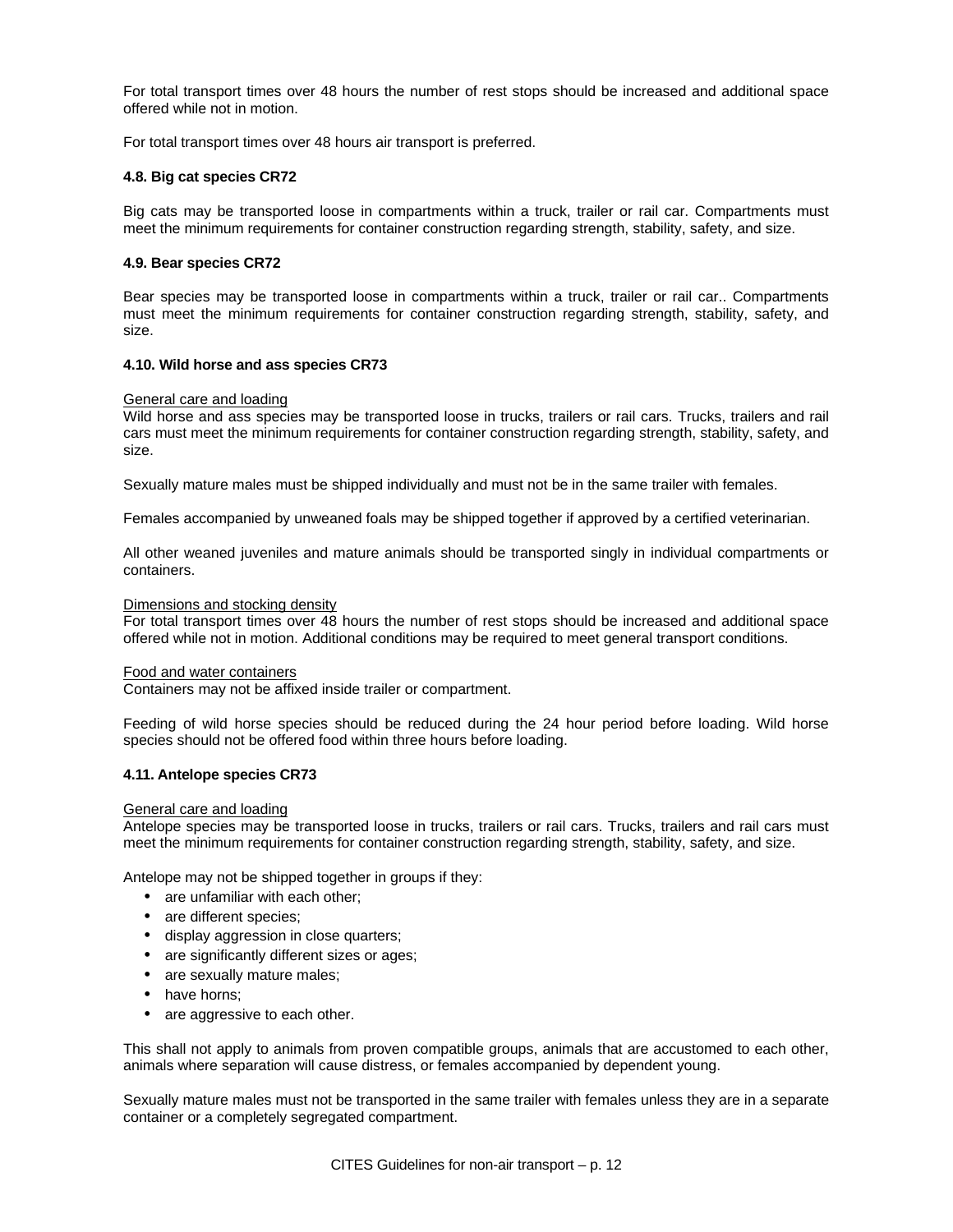Antelope species that must be shipped singly include:

- Duiker species;
- Klipspringer
- Reedbuck
- Rhebok
- Sable antelope

It is recommended that all animals be shipped singly in compartments.

Smaller antelope species and antelope species whose normal behaviour includes vertical jumping (e.g. klipspringer) should be transported in containers and not loose in compartments.

Covering the ends of the animal's horns with tubing, elastic material, or other protective devices should be considered.

# Dimensions and stocking density

For total transport times over 48 hours the number of rest stops should be increased and additional space offered while not in motion. Additional conditions may be required to meet general transport conditions.

# Food and water containers

Containers may not be affixed inside trailer or compartment.

# **4.12. Sheep species CR73**

# General care and loading

Sheep species may be transported loose in trucks, trailers or rail cars. Trucks, trailers and rail cars must meet the minimum requirements for container construction regarding strength, stability, safety, and size.

Sheep may not be shipped together in groups if they:

- are unfamiliar with each other:
- are different species;
- display aggression in close quarters;
- are significantly different sizes or ages;
- are sexually mature males;
- have horns:
- are aggressive to each other.

This shall not apply to animals from proven compatible groups, animals that are accustomed to each other, animals where separation will cause distress, or females accompanied by dependent young.

Sexually mature males must not be in the same trailer with females unless they are in a separate container or a completely segregated compartment.

It is highly recommended that all animals be shipped singly in compartments.

Sheep species whose normal behaviour includes vertical jumping (e.g. bighorn sheep) should be transported in containers and not loose in compartments.

#### Dimensions and stocking density

For total transport times over 48 hours the number of rest stops should be increased and additional space offered while not in motion. Additional conditions may be required to meet general transport conditions.

# Food and water containers

Containers may not be affixed inside trailer or compartment.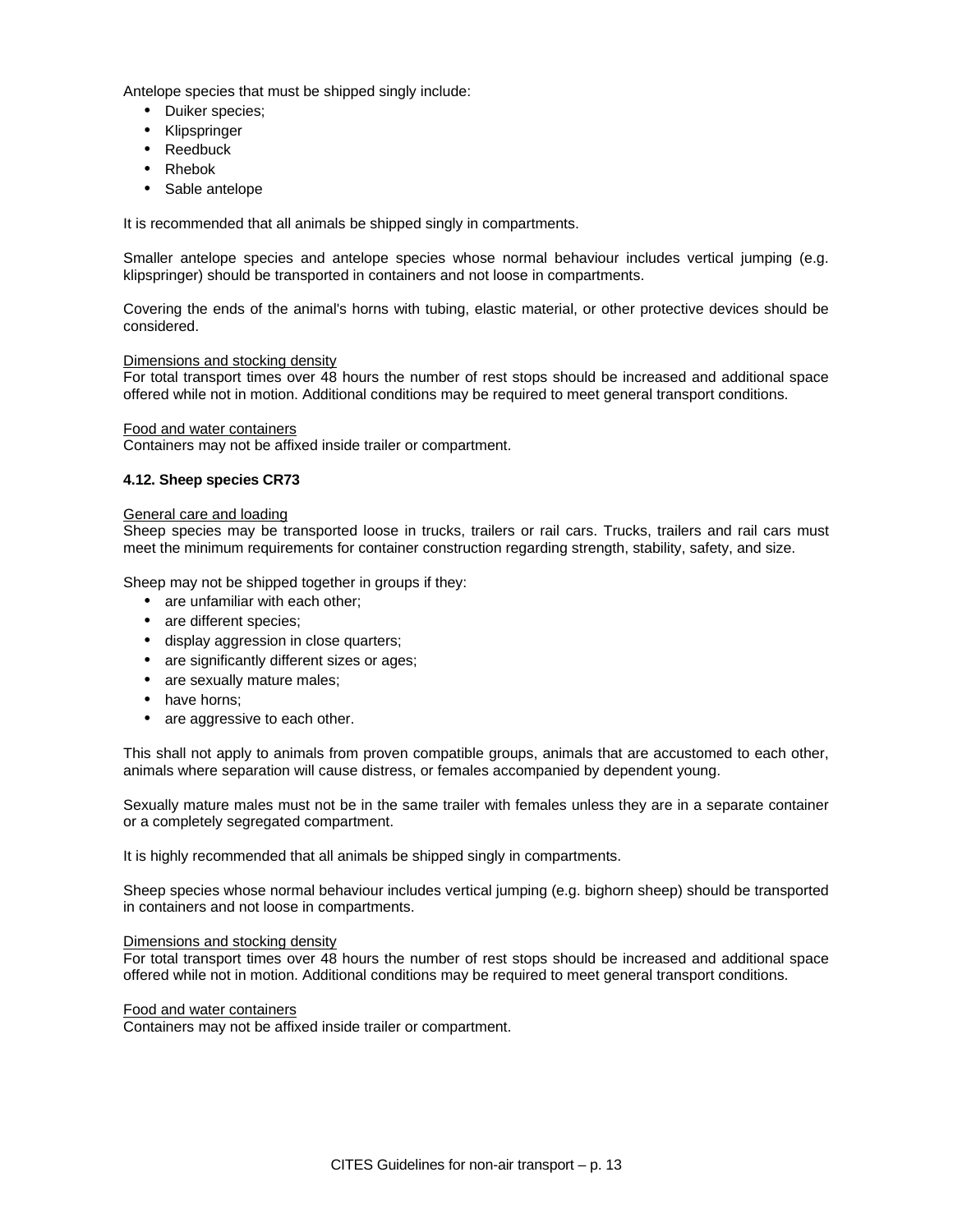# **4.13. Buffalo and cattle species CR73**

# General care and loading

Buffalo and cattle species may be transported loose in compartments within trucks, trailers or rail cars. Compartments must meet the minimum requirements for container construction regarding strength, stability, safety, and size.

Sexually mature males must be shipped individually and must not be in the same trailer with females.

Females accompanied by unweaned calves may be shipped together if approved by a certified veterinarian.

All other weaned juveniles and mature animals should be transported singly in individual compartments or containers.

# Dimensions and stocking density

For total transport times over 48 hours the number of rest stops should be increased and additional space offered while not motion. Additional conditions may be required to meet general transport conditions.

### Food and water containers

Containers may not be affixed inside trailer or compartment.

# **4.14. Deer species CR73**

### General care and loading

Deer species may be transported loose in compartments within trucks, trailers or rail cars. Compartments must meet the minimum requirements for container construction regarding strength, stability, safety, and size.

Deer may not be shipped together in groups if they:

- are unfamiliar with each other;
- are different species;
- display aggression in close quarters;
- are significantly different sizes or ages;
- are sexually mature males;
- are bearing hard antlers;
- are aggressive to each other.

This shall not apply to non antler-bearing animals from proven compatible groups, non antler-bearing animals that are accustomed to each other, animals where separation will cause distress, or females accompanied by dependent young.

It is recommended that all animals be shipped singly in compartments.

Deer in hard antlers may be transported without their antlers shed or removed, provided that the animals are individually segregated, and the primary container or compartment has been designed and constructed to prevent the antlers from becoming trapped or injuring the animal itself, other animals nearby, attendants, or cargo handlers. Trailers may be used with extreme care.

It is preferable and highly recommended to ship antler-bearing animals after shedding antlers.

Deer in velvet must not be transported.

#### *Muntjacs*

Muntjac species should be shipped according to the LAR.

### Dimensions and stocking density

For total transport times over 48 hours the number of rest stops should be increased and additional space offered while not motion. Additional conditions may be required to meet general transport conditions.

#### Food and water containers

Containers may not be affixed inside trailer or compartment.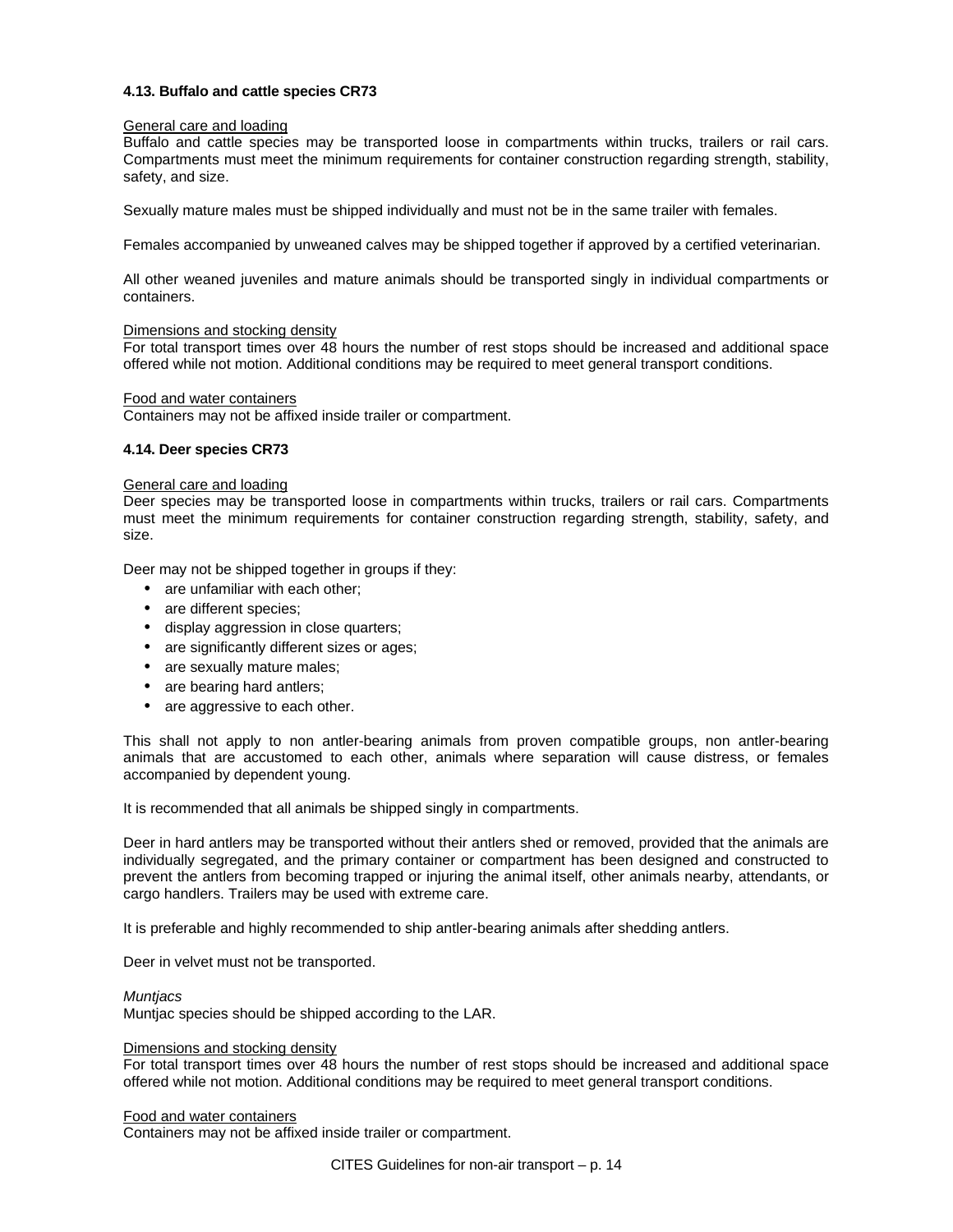# **4.15. Small camelid species CR73**

# General care and loading

Small camelid species may be transported loose in trucks, trailers or rail cars. Trucks, trailers and rail cars must meet the minimum requirements for container construction regarding strength, stability, safety, and size.

Small camelids may not be shipped together in groups if they:

- are unfamiliar with each other;
- are of different species;
- display aggression in close quarters;
- are significantly different sizes or ages;
- are sexually mature males;
- are aggressive to each other.

This shall not apply to animals from proven compatible groups, animals that are accustomed to each other, animals where separation will cause distress, or females accompanied by dependent young.

Sexually mature males must not be transported in the same trailer with females.

# Dimensions and stocking density

For total transport times over 48 hours the number of rest stops should be increased and additional space offered while not motion. Additional conditions may be required to meet general transport conditions.

# Food and water containers

Containers may not be affixed inside trailer or compartment.

# **4.16. Tapir species CR73**

# General care and loading

Tapirs may be transported loose in trucks, trailers or rail cars. Trucks, trailers and rail cars must meet the minimum requirements for container construction regarding strength, stability, safety, and size.

Tapirs may not be shipped together in groups if they:

- are unfamiliar with each other:
- display aggression in close quarters;
- are significantly different sizes or ages;
- are sexually mature males;
- are aggressive to each other.

This shall not apply to animals from proven compatible groups, animals that are accustomed to each other, animals where separation will cause distress, or females accompanied by dependent young.

# Dimensions and stocking density

For total transport times over 48 hours the number of rest stops should be increased and additional space offered while not motion. Additional conditions may be required to meet general transport conditions.

# Food and water containers

Containers may not be affixed inside trailer or compartment.

# **4.17. Pig species CR74**

# General care and loading

Pigs may be transported singly loose in compartments within trucks, trailers or rail cars. Compartments must meet the minimum requirements for container construction regarding strength, stability, safety, and size.

# Dimensions and stocking density

For total transport times over 48 hours the number of rest stops should be increased and additional space offered while not motion. Additional conditions may be required to meet general transport conditions.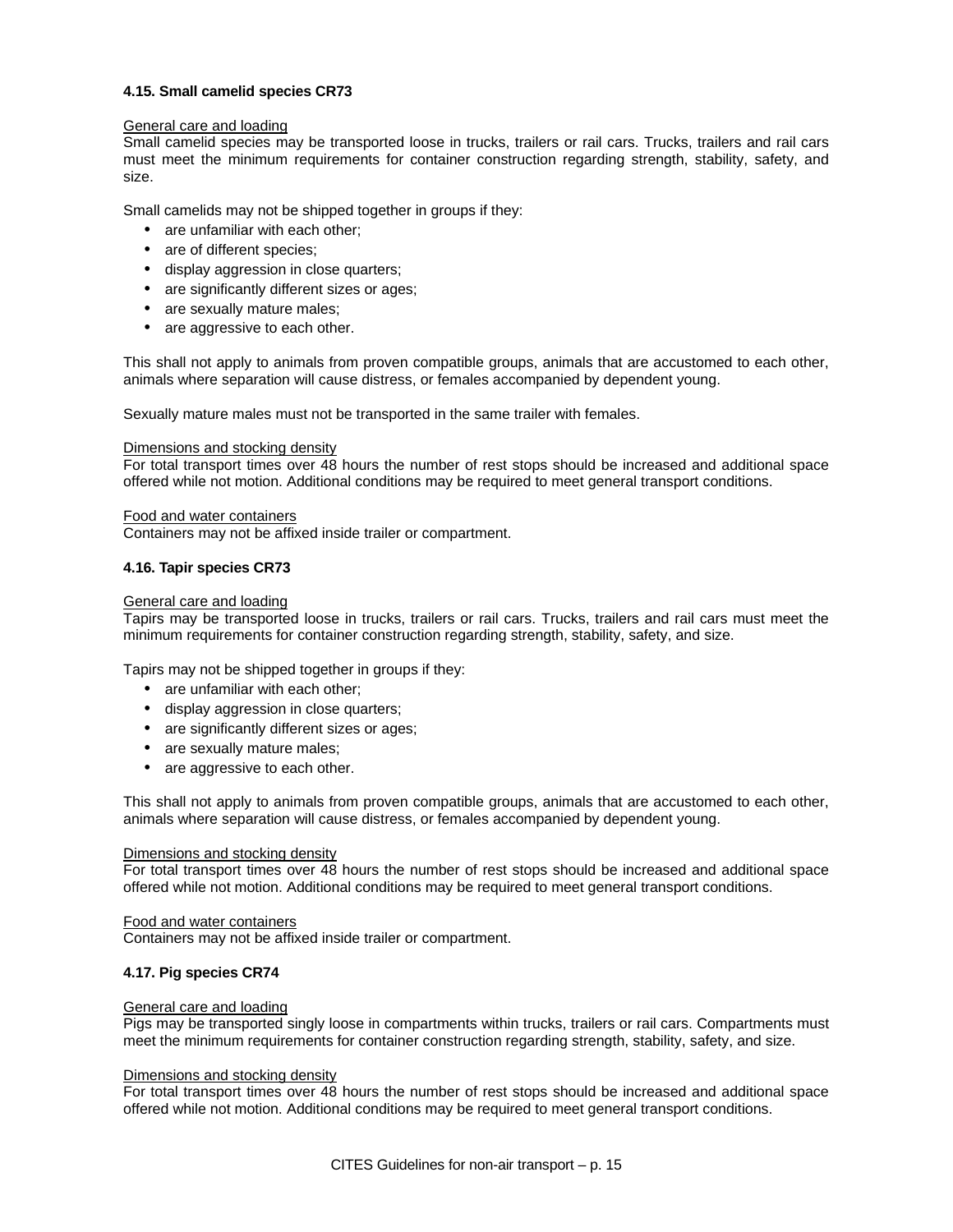### Food and water containers

Containers may not be affixed inside trailer or compartment.

#### **4.18. Elephant, rhinoceros and hippopotamus species CR71**

### General care and loading

Elephants, rhinos and hippos may be transported in trucks, trailers or rail cars. Trucks, trailers and rail cars must meet the minimum requirements for container construction regarding strength, stability, safety, and size.

#### *Hippopotamus*

Animals should be sprayed at regular intervals throughout transport, depending on ambient conditions.

#### Dimensions and stocking density

For total transport times over 48 hours the number of rest stops should be increased and additional space offered while not motion. Additional conditions may be required to meet general transport conditions.

### Food and water containers

Containers should not be affixed inside trailer or compartment.

# **4.19. Pinnipeds CR76**

#### General care and loading

Pinnipeds may be transported loose in trucks, trailers or rail cars. Trucks, trailers and rail cars must meet the minimum requirements for container construction regarding strength, stability, safety, and size.

Skin moisture and appropriate body temperature should be maintained by e. g. water sprayers or dripping ice.

### Dimensions and stocking density

For total transport times over 48 hours the number of rest stops should be increased and additional space offered while not in motion. Additional conditions may be required to meet general transport conditions.

*Walrus* 

Walrus must always be shipped in an individual container.

#### Food and water containers

Containers for food and water do not need to be provided.

# **4.20. Kangaroo and wallaby species CR83**

#### General care and loading

Kangaroo and wallaby species may be transported in padded compartments within a truck, trailer or rail car. Compartments must meet the minimum requirements for container construction regarding strength, stability, safety, and size.

Kangaroos should be shipped singly.

This shall not apply to animals, where separation will cause distress or females accompanied by in pouch young attached to nipple.

#### Dimensions and stocking density

For total transport times over 48 hours the number of rest stops should be increased and additional space offered while not in motion. Additional conditions may be required to meet general transport conditions.

#### Bedding

To avoid the hazard of necrobacillosis, prickly material such as straw must not be used.

#### Food and water containers

Containers may not be affixed inside trailer or compartment.